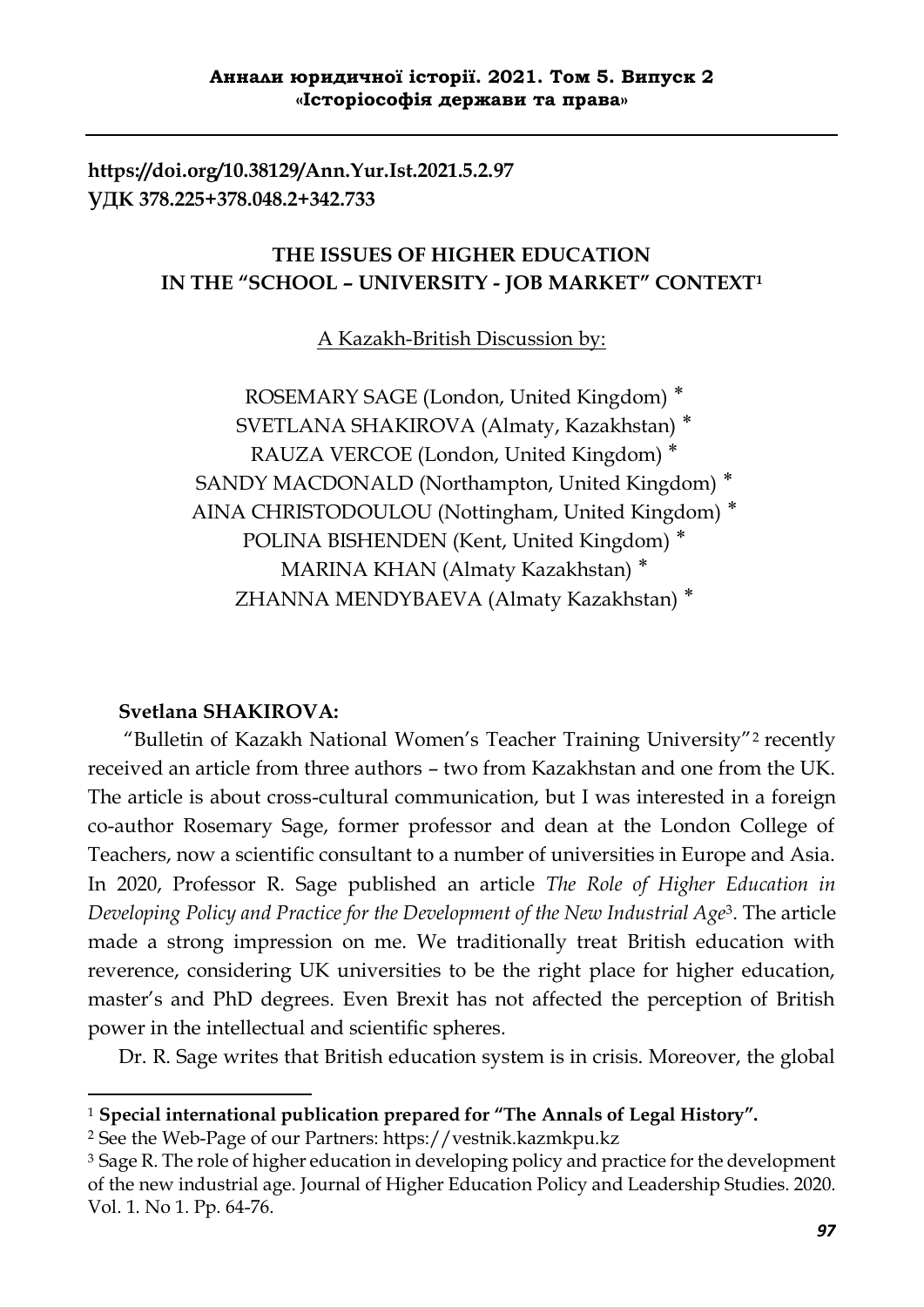learning system is in crisis<sup>4</sup>. The metaphor of "Swiss Cheese Learning" is given by her as proof of weaknesses. The testing system is not sensitive to the individual characteristics of students, but encourages memorization and unification. It is not difficult to enter universities even for graduates with modest grades; as a result, every year millions of bachelors and masters cannot find a job according to their requests. The process, the author notes, begins already in schools, where 90% of graduates are determined to go to universities<sup>5</sup>. The situation in education reflects the problems of the economy. In terms of patents, Britain is not in the top 10 countries in the world. Engineers from other European countries excel in knowledge and training of English specialists<sup>6</sup>. British business is shrinking, falling under the control of foreigners. The country is like a turtle, slowly crawling after the world's giants in the field of IT, it does not have its own Amazon, Facebook, Google. According to surveys, some British students spend less than 2 hours a day studying. As long as universities work according to the business format, there will be no changes for the better, Sage concludes.

 *I wrote to the author of the article and offered her to speak on this topic in more detail*. Additionally, I sent this text to my colleagues from the UK and Kazakhstan inviting them to give comment on it. So we got a virtual British-Kazakh discussion.

# *Participants from the UK:*

 **Dr. Rosemary Sage,** Professor of Education (Cognitive Psychology),  **Rauza Vercoe,** MA, UCL,  **Dr. Sandy MacDonald,** Professor of Northampton University,  **Aina Christodoulou**, teaching assistant, Nottingham,  **Polina Bishenden**, PhD candidate at Kent University.

# *Participants from Kazakhstan:*

 **Dr. Marina Khan,** owner and general director of "Intellect" agency, Almaty

1

<sup>4</sup> 2019-World Bank Report. The Education Crisis: Being in school is not the same as learning. Available from: www.worldbank.org

<sup>5</sup> Sage R. The role of higher education in developing policy and practice for the development of the new industrial age. Journal of Higher Education Policy and Leadership Studies. 2020. Vol. 1. No 1. P. 67.

<sup>&</sup>lt;sup>6</sup> Chambers C. Money & amp; markets: Why the UK markets do not show the love to engineers. Engineering & Technology (E&T). Access: https://eandt.theiet.org/content/articles/2019/10/money-markets-why-the-uk-marketsdo-not-show-the-love-to-engineers/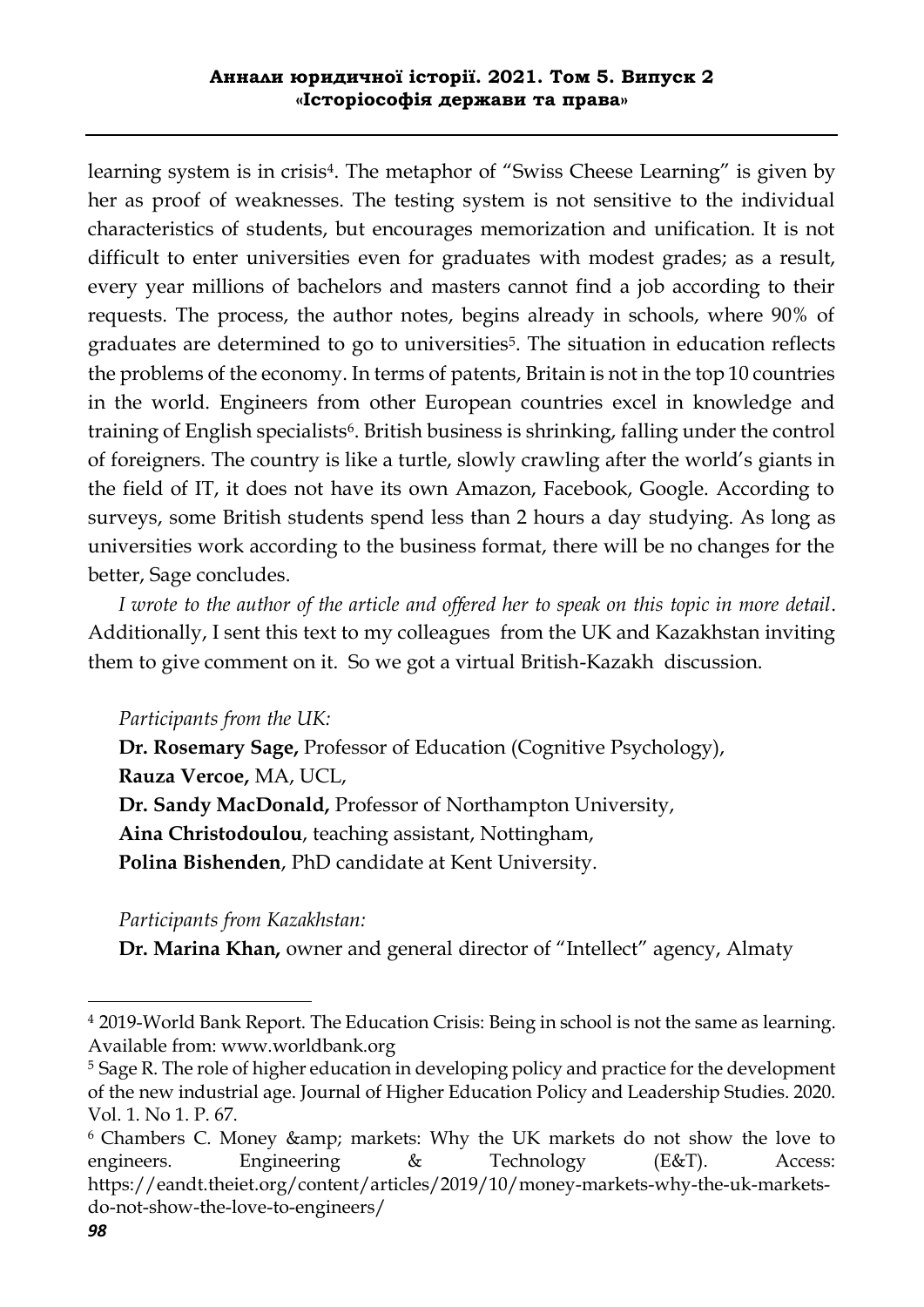**Zhanna Mendybaeva**, director of the Agency of educational technologies "UniverSity", Almaty.

#### **Rosemary SAGE:**

-

I am glad you found my article to the JHEPL food for thought.

 Unfortunately, UK academia now works a business model with the goal of making money and cutting costs. This means that cheap labour is the rule of the day. When starting university studies I was taught by the best professors in the subject area and the course bought them in for modules if there was no one with that level of expertise on the staff. Now you can get a professional EdD one month and be running a doctoral programme the next. This is the trend – many experts in universities have left to work on their own as they do not like the system. There has been huge dumbing down as now over 50% of UK students go to university when they would be better off pursuing more practical courses. In my student days, only about 5% went to universities. We need many more people with practical intelligences in this country, but do not value this expertise so people do not want to go into these careers as a rule. However, I know someone with a PhD in Genetics who went into research but was fed up with spending all his time making proposals. He is now a plumber, earning 4 times what he did as an academic. Also, another friend with a first class degree in Chemistry was fed up with the corporate world and now is a bus driver and loves it! When working in the Czech Republic, I found that people, like *builders*, had as much status in their society as *brain surgeons*! You often found these people in book shops flicking through psychology texts.

 Some while a go, I had input into the EU *Hero* project, which aimed to evaluate the training and education of the practical professions across Europe. The coordinator came from Belgium and was shocked at the lack of status and inadequate training and education that UK practical professions receive in comparison with other European countries. Our education is mainly directed at academic pursuits and those with strong personal and practical abilities get short shift in our system [4]7. One hopes it will change. I am always shouting about it but throughout my life have found myself ahead of the game so as to speak, with not enough people thinking this way in politics to push through a more sensible agenda. Here's hoping…

<sup>7</sup> Sage R. (Ed.) Paradoxes in Education: Learning in a Plural Society. UK: Brill, 2017.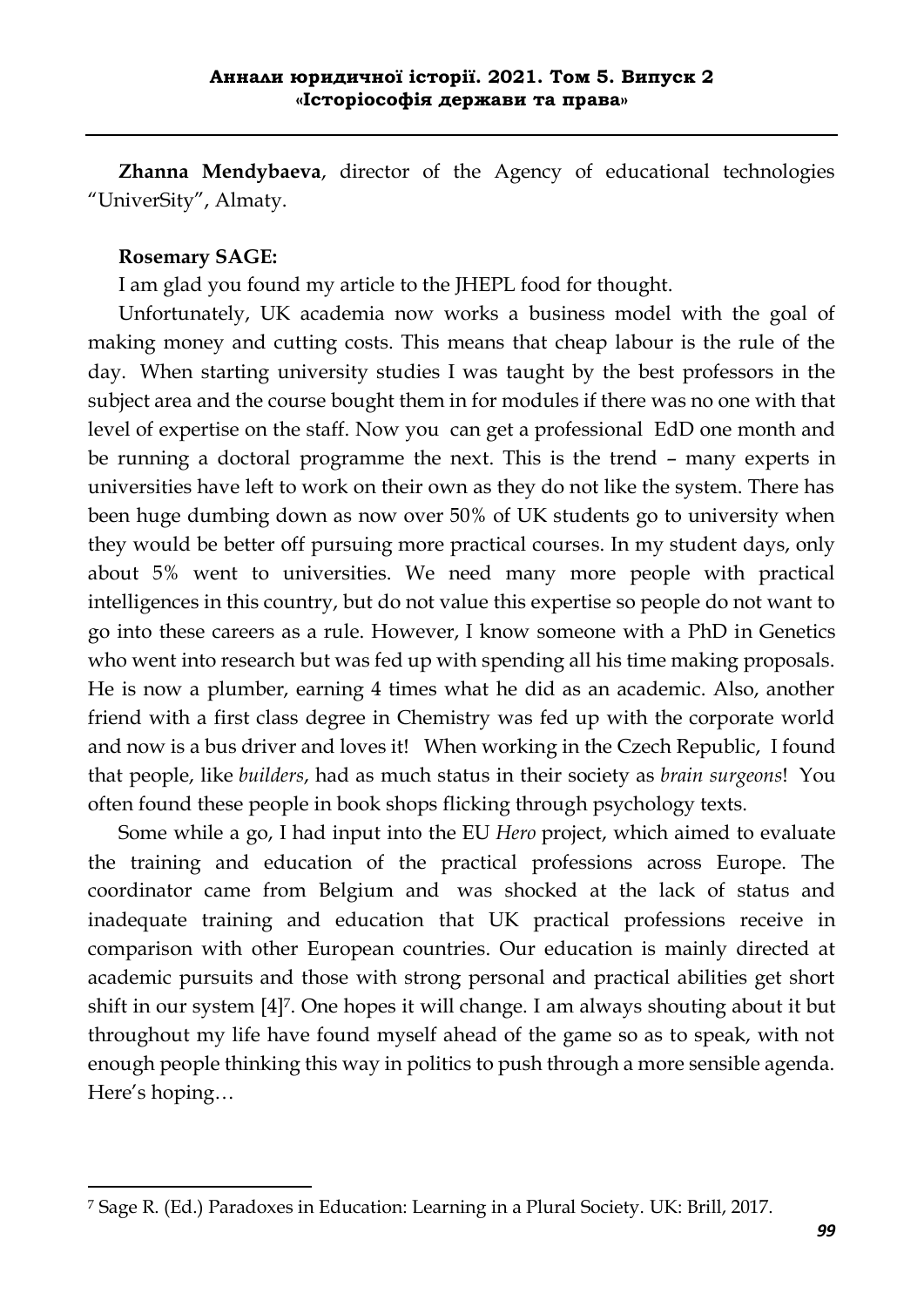#### **Rauza VERCOE:**

**.** 

 The article by Rosemary Sage has the right comments: the isolation of academic education from the practical realities of life, the low social status of practical professions (plumber, bartender, etc.), the lack of a sufficient number of jobs for undergraduates and defended doctoral students. This is all true, and I personally know people who have invested many years in defending their dissertations, but have not been able to find a job in their specialty. But we should not forget that England, especially London, has always been a place of attraction for young, talented and enterprising people from all over the world, which caused the fiercest competition. Not everyone could withstand the competition, and not everyone could find their place.

 At the same time, the British education and employment system is very flexible and diverse. First, many people get jobs in areas that do not correspond to their degree, and this is a normal practice. In my life, I have met people with a master's degree in theology from Oxford or with a degree in English literature, who successfully work in the field of finance in international companies. In Britain, there is no mandatory attachment to a university degree and the scope of future work. Secondly, there is a system of internships that allows you to select the best graduates as a result of careful selection and employ them in various companies, subject to additional training and conditions for obtaining work experience.

 For young people who prefer more practical professions and do not want to gnaw the granite of academic sciences, there is also a sufficient choice - the so-called apprenticeship schemes, where they can get a practical specialty and start earning from the age of 16. There is a huge variety of vocational courses<sup>8</sup>, where students can gain practical skills, gain experience and then enter higher education institutions, if they deem it necessary. Some schemes include sponsoring university courses for the very best.

 In any case, the education system here is very developed. Anyone can find something based on the type of training, interests, abilities, and natural inclinations. You just need to invest a lot of time in studying and analyzing the available opportunities. And this sometimes complicates the situation, since the choice is very wide and it will take some time to understand everything. But for young people, there is a well-developed system for vocational guidance, starting from school years. For example, my daughter's school has repeatedly hosted fairs of various educational

*<sup>100</sup>* 8 Examples: Findcourses (Online resource). https://www.findcourses.co.uk/search/vocational-training-courses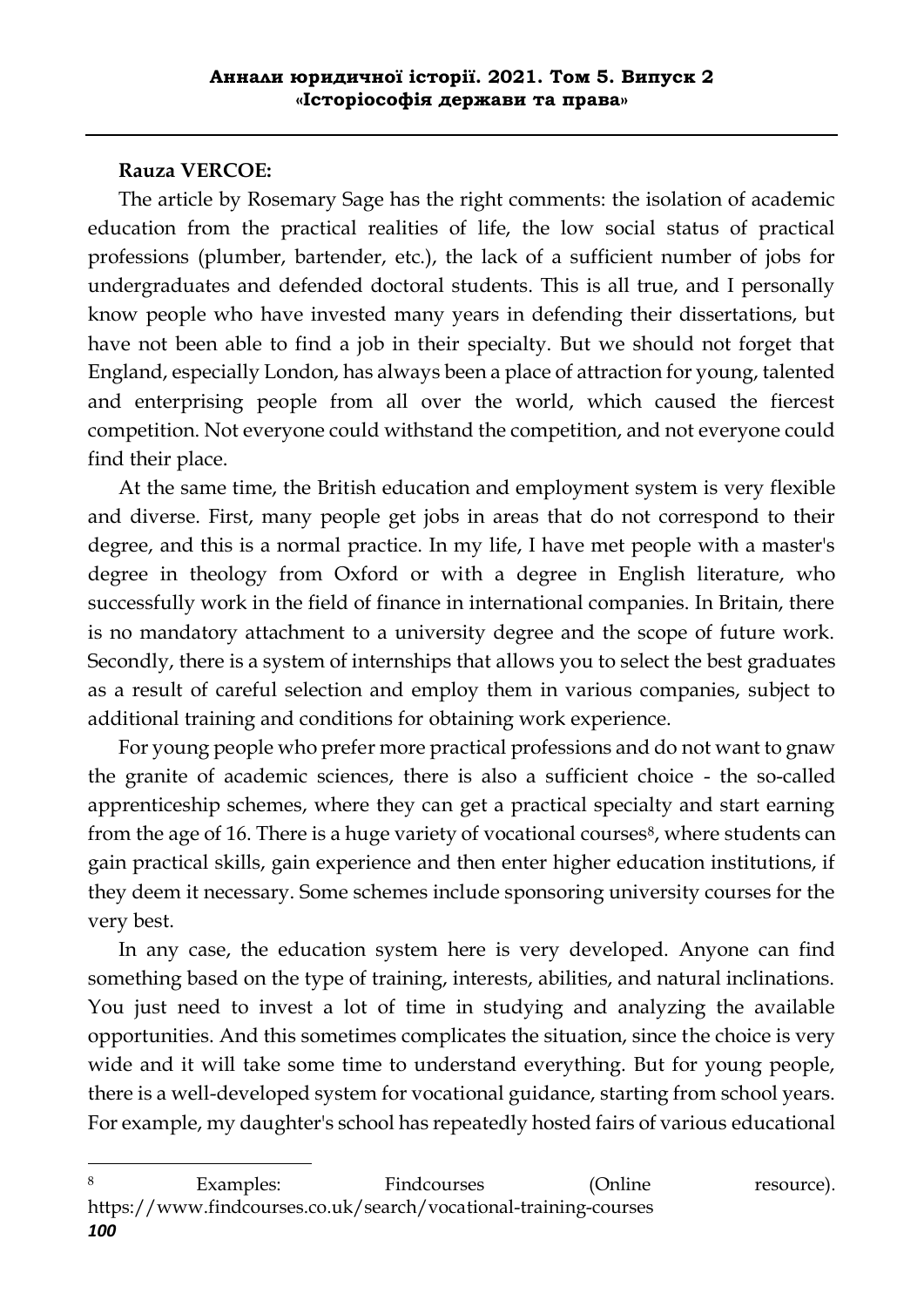institutions with presentations about various educational opportunities.

 It is impossible to describe all the possibilities in such a brief discussion. The only thing that depresses me today is how the UK's separation from the European Union will affect it. I am sure that this will lead to negative consequences in the field of education, since isolation never contributes to a positive exchange in any field. Time will tell, but I think that young people will lose a lot in terms of opportunities for their future, as their mobility will be significantly limited under the new circumstances. The break with the European Union is an unforgivable mistake caused by the inflated political ambitions of some figures, the consequences of which are yet to come.

#### **Aina CHRISTODOULOU:**

1

 All the problems discussed in this article have long been discussed both in narrow circles and at the top. It is important to understand that the problem began with the dawn of Thatcher's liberalism and her programs of denationalization, privatization, fighting trade unions, deliberately destroying local industry and closing mines. What is happening now with higher education is the result and continuation of the same neoliberal policies and globalization.

 It is a well-known fact that British universities operate according to the business scheme. Everyone knows that universities accept foreign students not because they shine with academic results, but because they can pay twice as much in cash as local students. Even Oxbridge does it. You may have heard how a Chinese woman demanded compensation from a British university because her knowledge was not used in the search for a career.

The fact that there is no demand for humanitarian subjects is a real fact<sup>9</sup>. And that only 50% (and maybe less) PhD applicants manage to complete their dissertation and that the dissertation does not guarantee employment is a real fact $10$ . The quality of knowledge is more or less strong in the Russell group of universities and weak in all the rest. Employers do not even look at the diplomas of those universities that are not included in the top ten universities.

 Britain is proud of creative achievements, and in fact, they do not exist. No progress with creativity! Progress ended during the industrial Revolution. We need to change the priorities in the academy and focus on those jobs and higher education

<sup>&</sup>lt;sup>9</sup> Eagleton T. The Slow Death of the University. The Chronicle of Higher Education. 2015 Vol. Access: https://www.chronicle.com/article/the-slow-death-of-the-university/

<sup>&</sup>lt;sup>10</sup> Ruggeri A. Why 'worthless' humanities degrees may set you up for life. Access: https://www.bbc.com/worklife/article/20190401-why-worthless-humanities-degrees-may-set-you-up-for-life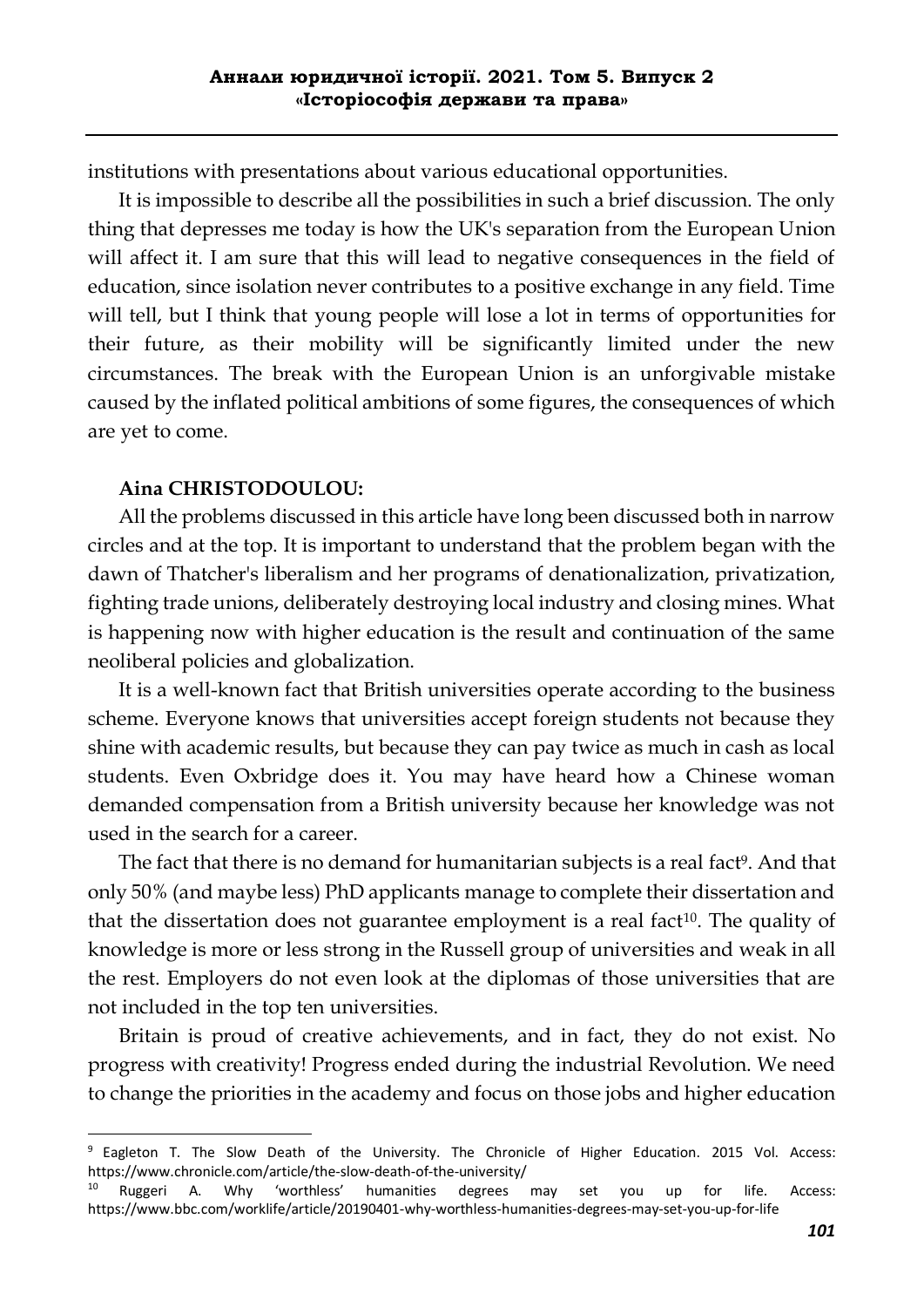that will enable Britain to compete with technologically advanced countries.

 I think that it is necessary to radically change the curriculum in primary and secondary schools. It is necessary to close universities that stamp out diplomas, and democratize the elitism of private schools. However, this is not possible.

 **Svetlana SHAKIROVA:** Are you happy with the education your children have received?

 **Aina CHRISTODOULOU:** In general, I am satisfied. They graduated from prestigious universities with good diplomas. It all depends on whether they will be able to withstand the competition and find a job for their vocation. In the current crisis, it is still difficult to guess.

# **Polina BISHENDEN:**

 I spent some time reflecting on Rosemary Sage's article and indeed, there are some very real and deep problems with Higher Education in the UK. At times however, my vision of our situation differs from hers. My thoughts stem from my experience as a student of Politics and International Relations at each level of Higher Education (from BA to now PhD).

 I would like to comment on Rosemary Sage's characterisation of education in the UK. To begin with, there is a difference between education in school and in university. In school, it is true that critical thought is encouraged in theory but not in mark schemes, and students tend to leave with a shallow knowledge of their subjects. I really can't comment on school too much, as I do not have an understanding of the institution. I have heard, anecdotally from teacher friends, that in many cases those in senior leadership have less experience teaching and may be rather detached from the situation 'on the ground'.

 Turning to the Swiss cheese knowledge analogy, which Rosemary Sage uses to comment on higher education in the UK. In my experience, this is not entirely accurate. It is true that in the UK a passing grade is 40% and a first-class grade is 70%. However, I do not think that this means that the top students in the UK are missing 30% of the knowledge that they need. I don't think that this is inscribed in official policy, but the way I see it, is undergraduate degrees in the UK train students in a generalisable way (as Sage wrote in her article). I believe that it is later on in an academic career that specialist knowledge is developed. I was recently speaking to a friend about how much of our philosophy class we had forgotten since finishing our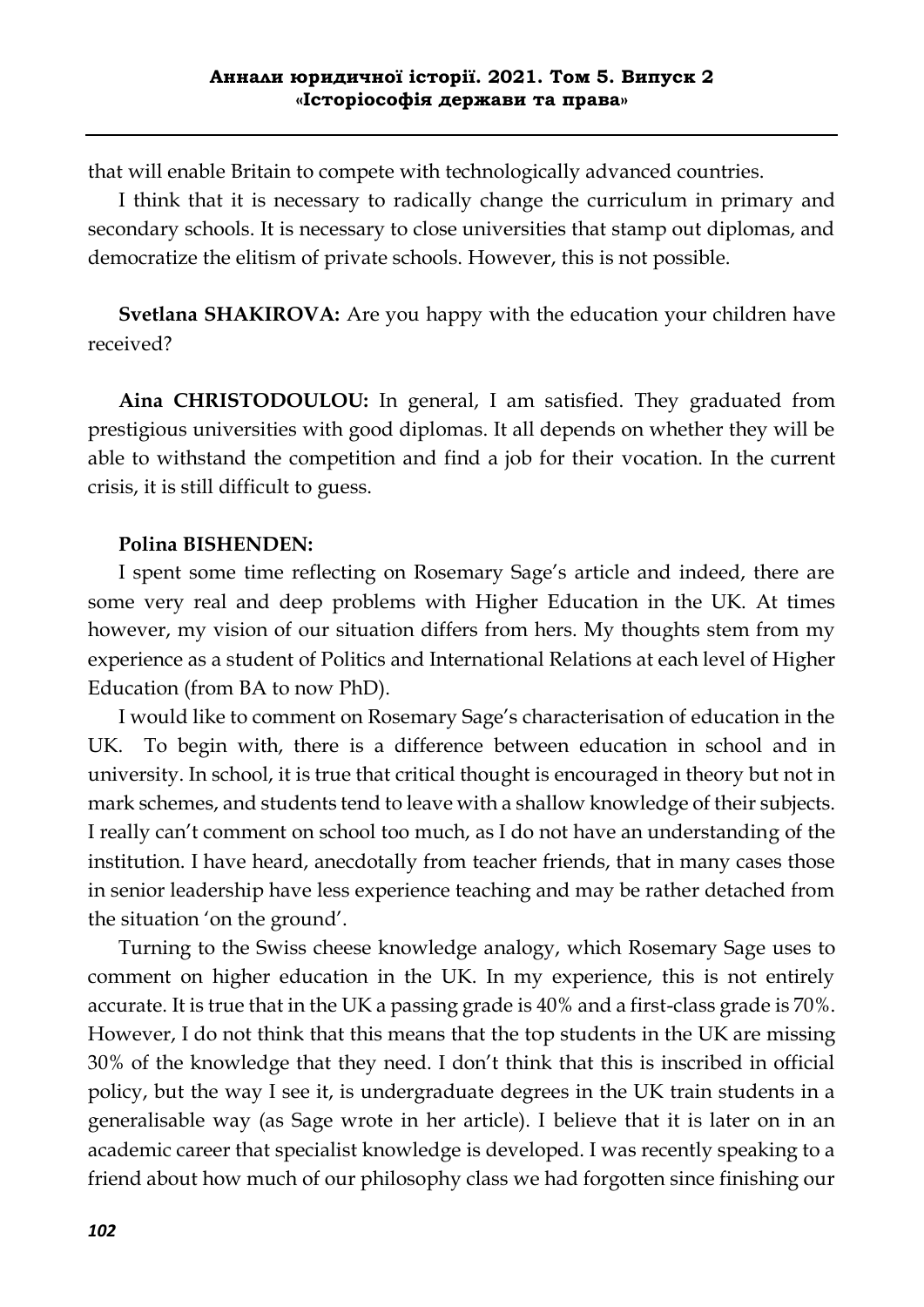studies. We came to the conclusion that our course didn't teach us facts to be used for all-time, but rather developed our reasoning as a transferable skill to be applied to many different jobs. In university, we are taught to think critically and encouraged away from rote learning. Our assessments are approached accordingly. Thus, a 70% grade is not given for a student that knows 70% of the answers. Instead, it is given to the student showing above average (but not perfect) critical thought and understanding of their subject. When the mark is higher, it is given not for only knowledge, but for excellence. From what I have seen on my course, grades above 80% are reserved for only the highest achievers. Grades above 90% are so rare, that they become the talk of the faculty. Rosemary Sage argues that developing this kind of non-specialist knowledge hinders the UK's progress. Personally, I think that in our modern, ever-changing world this is a positive way to approach undergraduate studies. Students enter higher education training for a career that does not yet exist! It is having a collection of skills that are applicable to many different settings that will give them the flexibility needed to compete in this fast-paced environment.

 I think that, further, Rosemary Sage has mischaracterised writing a PhD thesis. She suggests that it follows a model of learning that is positivist, objective, and generated from a linear research design. This is, of course, not the case for all doctoral projects in the UK. There are plenty of interpretive, constructivist projects that practice reflexivity, abductive reasoning, and an open-ended research process. Perhaps I have misunderstood Sage, as this appears a very harsh inaccuracy. Rosemary Sage has also referenced the mental health problems that students experience as a way of proving that the PhD does not work. To my mind, this is not the outcome of the research process per se, but rather a product of the wider challenges facing academia in the UK.

 In some ways, I agree with Rosemary Sage. There deep problems with higher education in the UK. In my opinion, this is driven by the fact that academia has become a business in our country. When tuition fees were introduced (and subsequently increased) a shift in higher education happened. Universities began to market a student experience instead of a learning experience. I don't know about other countries- but in the UK it is common to have multiple bars and nightclubs on campus, with alcohol and nights out advertised by university-affiliated bodies. I am unsure where the money goes, but certainly more is put into management and resources than into fostering academic work. I read recently that Vice-chancellors'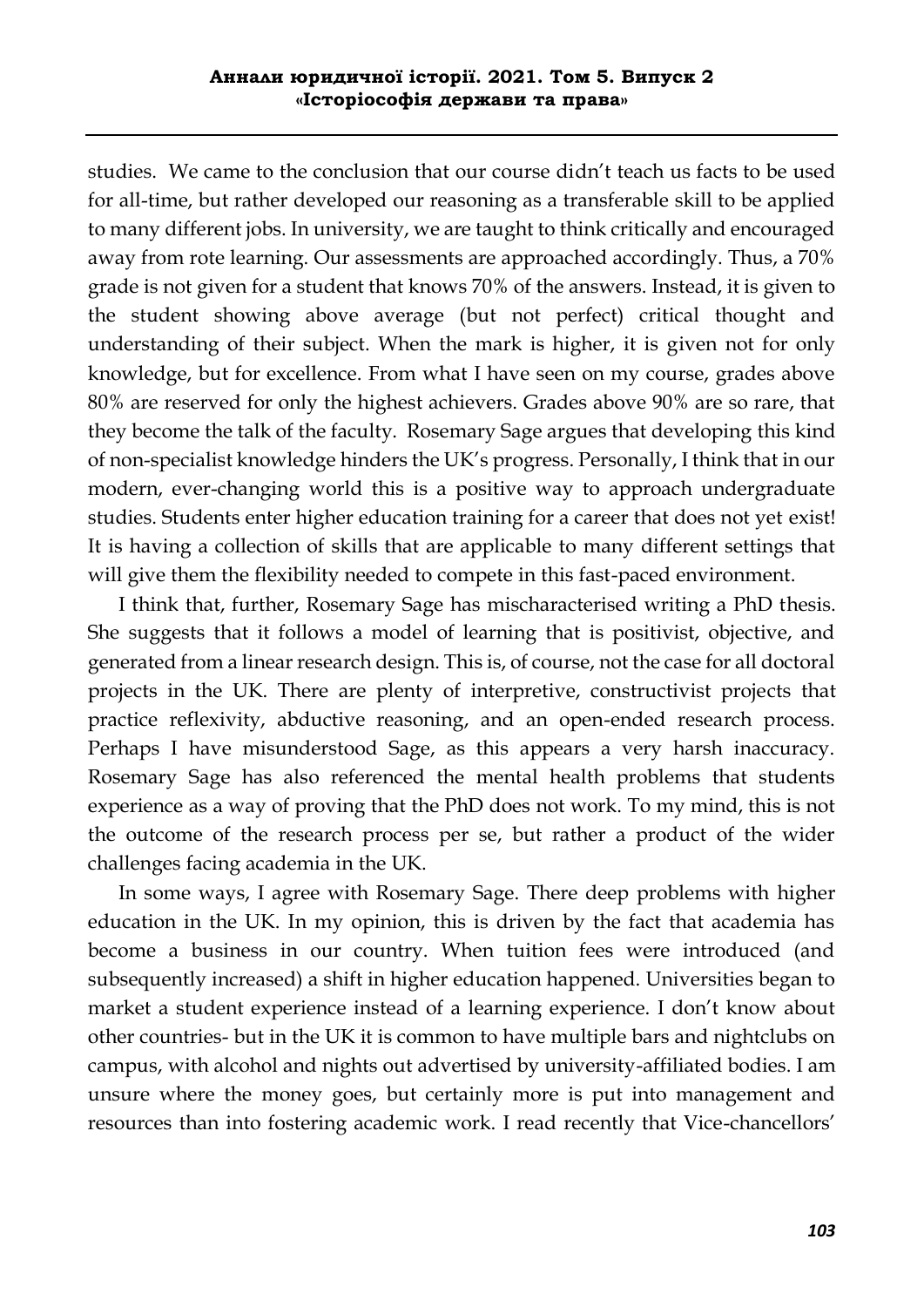salaries have grown, whilst in real terms university staff's pay has fallen by 17%11. Furthermore, pension reforms led to substantial losses of university staff. PhD students regularly teach as a part of their scholarship scheme, which works out to about £8-9 an hour (for context- the minimum wage in the UK is currently £8.72). Casual labour and zero-hour contracts permeate the academic space, but there are many problems. People are unable to make financial plans and have fewer employment rights. The quality of service provided to students is also affected, with a lack of continuity from their lecturers<sup>12</sup>. This situation has been the partial subject of higher education strikes in recent years. The dire state of things has become very apparent during the COVID-19 pandemic. In my opinion, not only has the workload increased for staff with the new online medium, but the already existing problems with education provision are made clearer when the allure of top facilities (both for education and leisure) are removed from the student experience.

 Finally, I have a point about the way that academics are perceived in the UK. Rosemary Sage has presented a really good case for practitioner doctorates. I agree that this option should be made more available to everyone and can add a valuable dimension to academia. But the traditional route should not be tarred. I really believe it is a disservice to suggest that academics do not understand political, economic and social influences on their discipline. It seems like the ivory tower argument- that academics are secluded from the real world. Though this is a valid critique in many cases, in the UK the argument has led to politicians and right-wing media declaring 'enough of experts' and challenging fact with opinion. I've seen it fuel mass public misinformation. So instead, let's foster people's expertise, which is developed through different routes. Let's realise that academia is far more vibrant and grounded than described in the article. When it doesn't meet our standards, lets drive it in a more positive direction (including, for example through an emphasis on practitioner doctorates). But let's also recognise that there is space for us all.

# **Zhanna MENDYBAEVA:**

 The article proves the commonality of the problems of higher education in the context of the priority of information and the coming "superiority of artificial intelligence". As authors mention, "English language and IT skills development

**.** 

<sup>11</sup> Universities strike is over more than just pensions. Financial Times. Access: https://www.ft.com/content/94c1d5ca-11e8-11ea-a7e6-62bf4f9e548a

<sup>12</sup> Pickering W. Zero-hours contracts. A UCU Briefing. 2014. Access: https://www.ucu.org.uk/media/6882/Zero-hours-contracts-a-UCU-briefing-Mar-14/pdf/ucu\_zerohoursbriefing\_mar14.pdf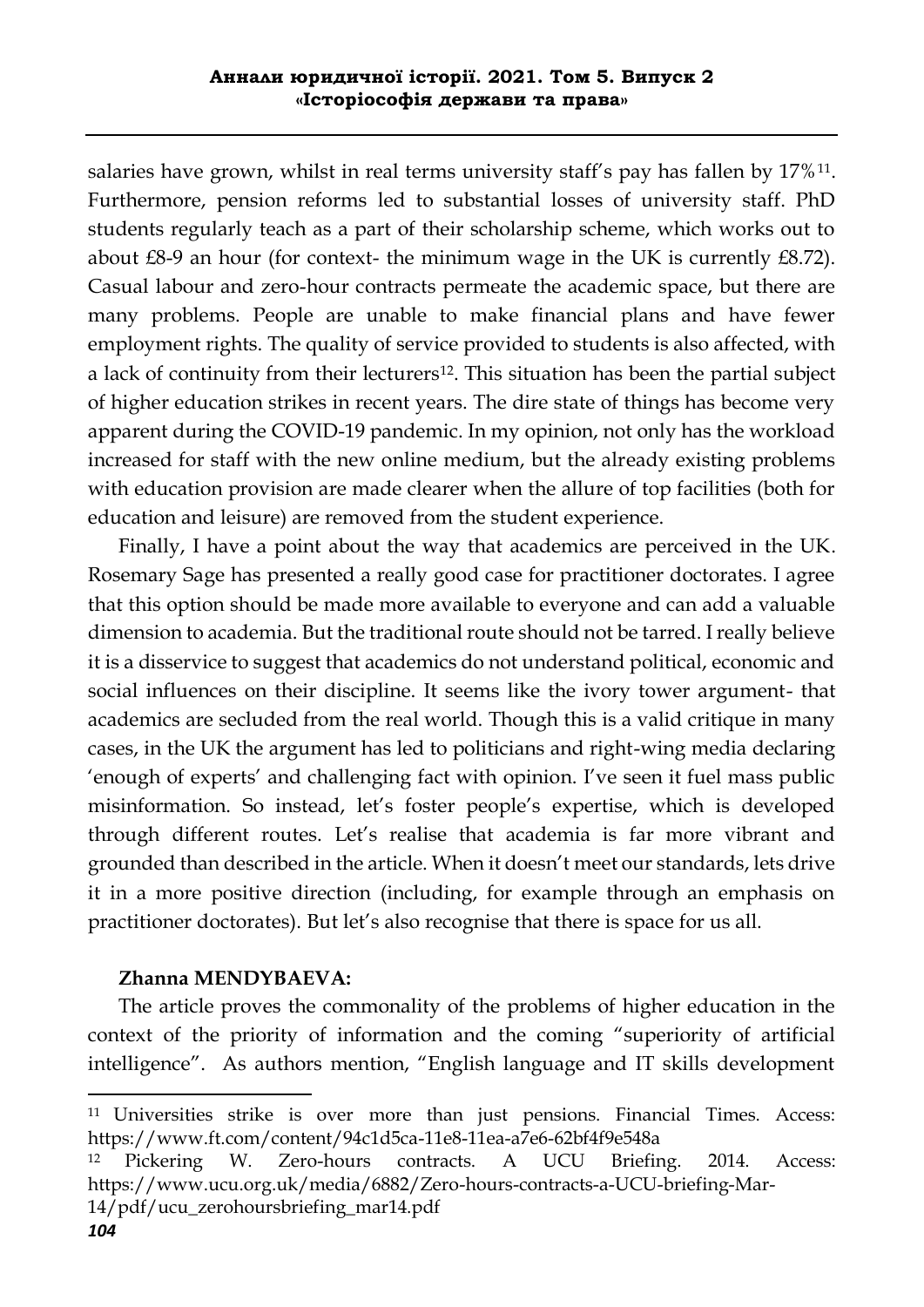were considered central for many programmes"<sup>13</sup>.

 In Kazakhstan, we also read articles that learning based on knowledge and memorization has no value, it is more important to learn to search for information<sup>14</sup>. I think that focusing on the process, not on the result, is also a trap. A person with an education is trained to find information, but not to use it. Found it and what's next? How to use it? I would call this the fetishization of information without content.

 Further. The trend to an increasing transformation of the academic schools in the industry leads to the same results as the assembly-line production: mass-produced product with low cost but high price.

 In British education, I am concerned about the duration of training. What can be learned widely and academically fundamentally in three years, and even with a large share of independent training?

 In the text of Rosemary Sage, there is a reason that university education is becoming mass, accessible and therefore losing its value (but increasing the price for training). There are two dangers here: one in the ideas of technocrats-education should be expensive and elitist, i.e. not for everyone (veiled in a beautiful package of the category "human capital", so that no one understands anything except the dedicated owners of capital). We can see that the higher education system reproduces and even increases social inequality15.

 The second danger is the devaluation of academic knowledge and science, built on the principle of "process is more important than result" (when the search for information is like an entertaining game, and the product is not important).

 I am concerned about the expansion of academic consultants and technologies in Kazakhstan's education, at a time when education at home has been severely criticized and has been for a long time.

 Also interested in the question: Will modern graduates be able to convert their knowledge in the event of a sharp change in the economic and political, social and

-

<sup>13</sup> Chankseliani M., Qoraboyev I., Gimranova, D. Higher education contributing to local, national, and global development: new empirical and conceptual insights. Higher Education. 2021. Vol. 81. P. 119.

<sup>14</sup> Bizhanova A. Kazakhstan education system: 10 reasons to ring the alarm. Forbes Kazakhstan. 06 May 2020. Access:

https://forbes.kz//process/education/kazakhstan\_education\_system\_10\_reasons\_to\_rin g\_the\_alarm/

<sup>15</sup> Shnarbekova M. K. The Role of Higher Education in Reproduction of Social Inequality in the Labor Market of Kazakhstan. Vysshee obrazovanie v Rossii = Higher Education in Russia. 2021. Vol. 30. No. 3. Pp. 114-127.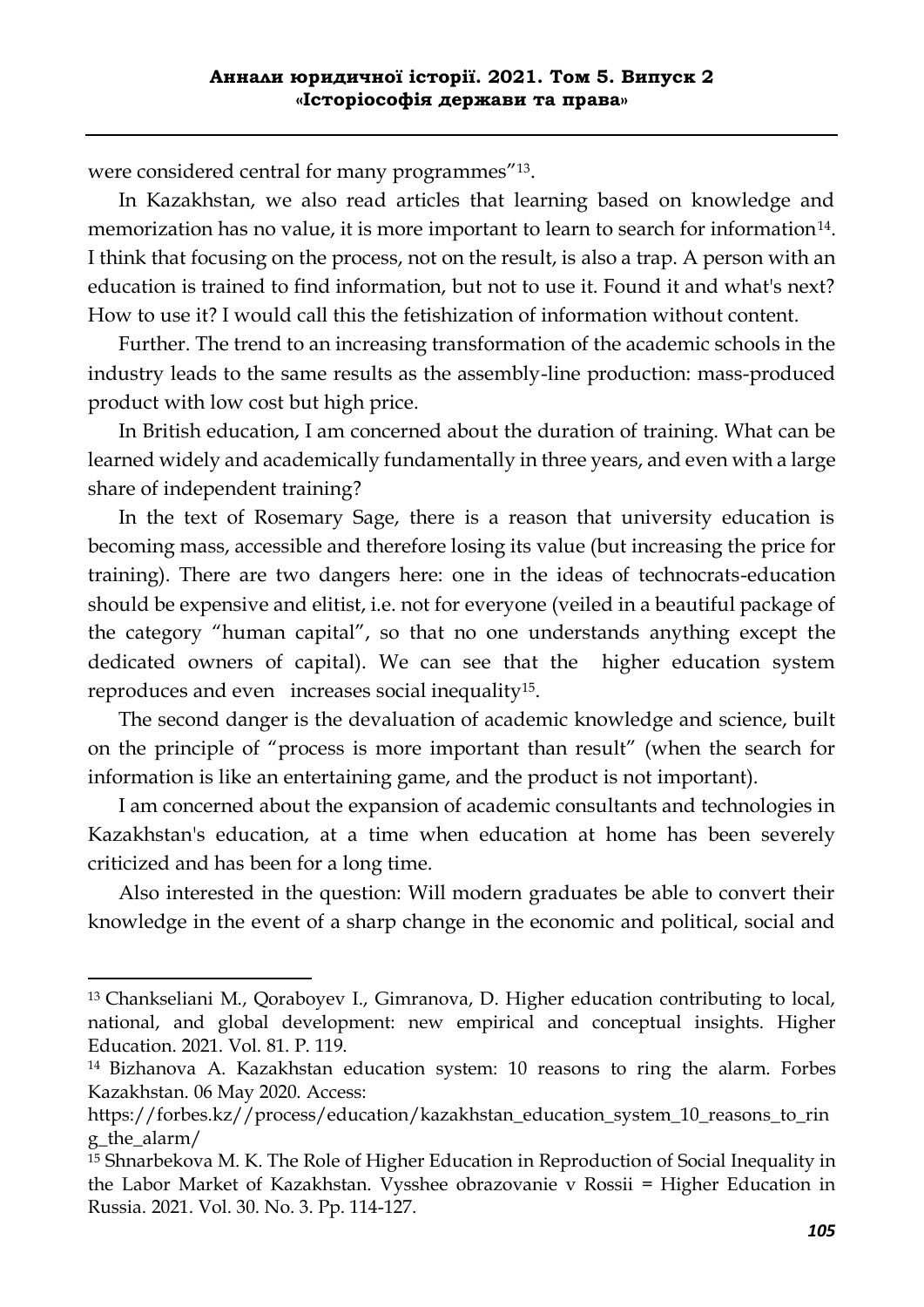cultural situation, as happened in the post-Soviet space after 90s? When you had to retrain on the go or when you had to remember those sciences that were considered secondary at the institute. This was a test of the Soviet diploma for endurance, and its owner for learning ability.

#### **Marina KHAN:**

 The author's opinion about schools most likely refers to the public sector, whose image was significantly changed first by the appearance of a gram of schools, and later-academies.

 The state is aware of the problems and tries to take decisive steps from time to time. Private schools, where only 8% of the UK population teaches their children, differ significantly from public schools for the better in all aspects. This is a recognized fact, which, in particular, is proved by the significant difference in the admission requirements for school graduates from different sectors. In good private schools, everything is fine with the formation of creativity, critical thinking and other components of the now so popular emotional intelligence.

 The reform of the A-Level, which is being completed, was intended to make it more difficult to obtain this qualification, "weigh down" the academic content, etc. IB is gaining popularity, not only among international but also local students. In many ways, in my opinion, this is a consequence of the childishness and difficulties of choosing a future career. Many schools popularize BTEC as a qualification that "brings" the applicant closer to the future specialty.

 University education is often called delayed unemployment, but the flow of applicants, nevertheless, does not dry up. Universities, in my opinion, deliberately do nothing to "lure" and then keep students. In their opinion, students should come to them, clearly understanding why they do it and what they want to study. The problem, in my opinion, is that the school focuses "broadly", and the universities teach "narrowly". The problem of employment is solved by some universities through the creation of joint faculties with large corporations (Dyson in London, Siemens in Lincoln, etc.), mentoring is very actively developing. It is really not easy to find a job for graduates, but the guys often graduate from university and have sufficient training to start their own businesses.

 Of course, education in the UK is a commodity. But the product is solid, wellmade, and has no expiration date.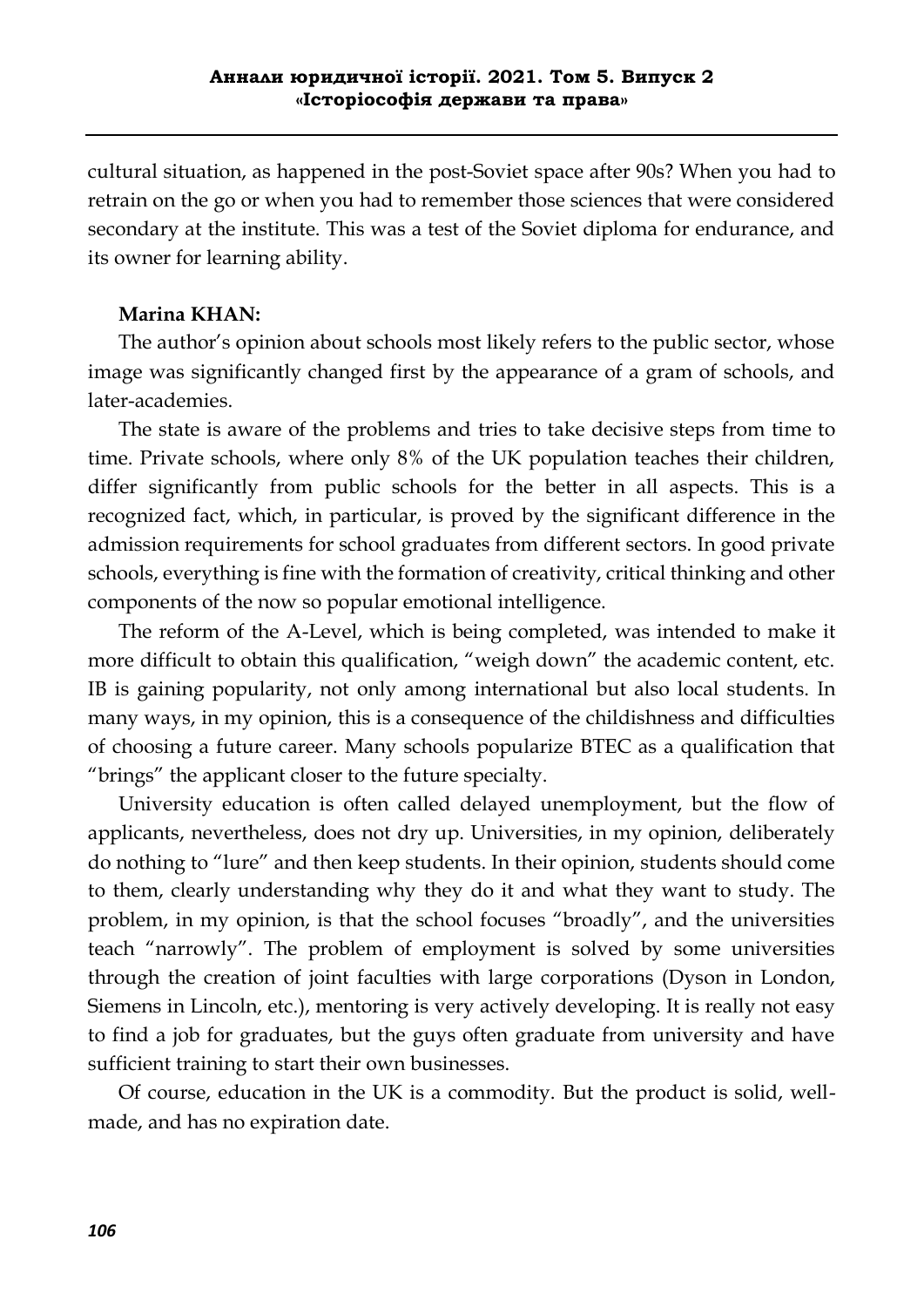**Svetlana SHAKIROVA:** Professor Sage, could you please tell a bit about practitioner doctorate? Is this model effective?

#### **Rosemary SAGE:**

 Andreas Schleicher, Director of the Organisation for Economic Cooperation and Development<sup>16</sup>, suggests that Britain has made the slowest educational progress of all OECD nations because memorisation remains the dominant learning strategy in a narrow, exam driven culture. He says that education today is not about teaching people something but helping them develop a compass. Work-readiness requires understanding of *globalisation,* which comes from *mobility* and *partnerships.* 

 A Practitioner Doctorate rebalances higher education to develop a more holistic, world approach to solving personal & professional life problems, with a focus on real rather than abstract issues. Since 60% of students worldwide do not reach required educational standards<sup>17</sup>, it is time to review present policies and practices.

 Harvard has now dropped their professional doctorates in favour of the practitioner model and the research PhD. Where Harvard goes others eventually lead. In medicine, the UK is pursuing the practitioner route and that was where I first started researching and implementing it, but education professions here are slow on the uptake as they do not consider research within practice as objective scientific method! However, the students on the EU pilot have had their practitioner qualification well received as employers have noted the positive impact on everybody.

#### **Sandy MACDONALD:**

1

 First of all, Dr. Sage is clearly very keen on having professional doctorates and in my experience people who advocate this route are often very vehement in their support. However I have experience of examining and also supervising these professional doctorates and in my opinion they are not equivalent to a full PhD because they are less theoretically driven. There is nothing wrong with them as such but they are not the same thing and should not be equated to a PhD. I see the point that there needs to be a practical focus for some higher level qualifications and that

<sup>16</sup> Schleicher A. Preparing the Next Generation for their Future. Spotlight. 2020. Access: https://www.newstatesman.com/politics/education/2020/02/preparing-nextgeneration-their-future-not-our-past

<sup>17</sup> Luckin R. I, Teacher: AI and School Transformation. Spotlight. London: Newstateman, 2020. Access: https://www.newstatesman.com/spotlight/2020/02/i-teacher-ai-andschool-transformation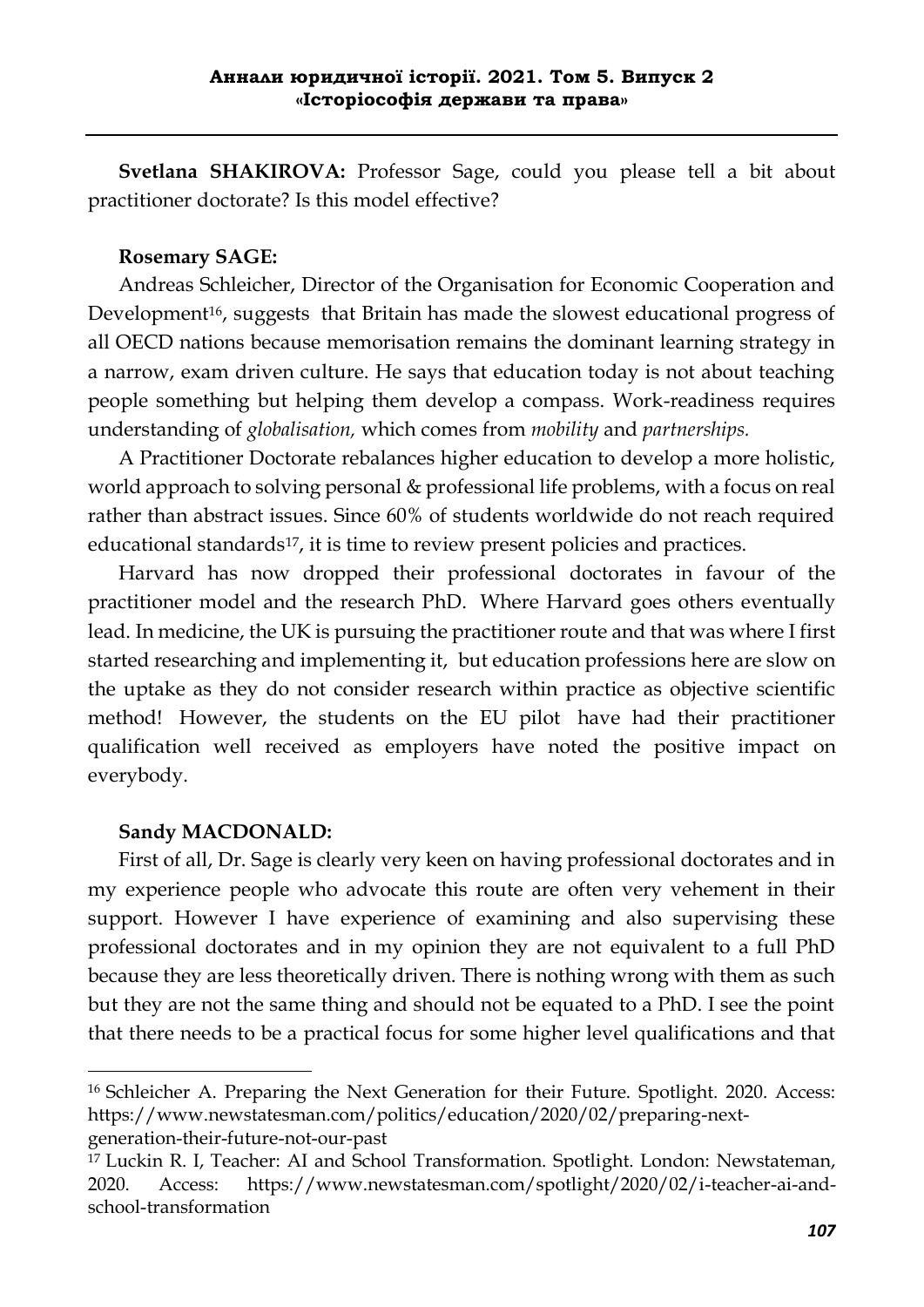is fine and welcome but it is not to deny that there is a place for a much more theoretically driven qualification (the PhD) and that this ought to exist as well. Rosemary Sage works in a field (education) where the practical is clearly very important and I know from my university that many doctoral candidates carry out doctoral work on their own schools. This is also fine and probably does lend itself to the field of education very well.

 I would take issue with the problems around completion as the numbers undertaking and completing PhDs have grown considerably over the last few years in both the UK and USA but the job opportunities for them are fewer. Rather than dismiss the qualification I would argue that fewer people should embark on a PhD degree and instead opt for a Professional Higher Level Qualification (currently known as a Professional Doctorate). I think the problem comes if you try to call that Higher Level Qualification a doctorate. In my experience many people just want the title "doctor" in from of their name so that is what they are really looking to get out of the qualification rather than development in research and theoretical understanding of a topic. This is not to say they are wrong, just doing the wrong qualification for them. Professional doctorates have an element of teaching in them here as opposed to the PhD in the UK where there is no formal classroom study or assessment although I know this happens in the USA.

 I do think that in the UK we are getting pretty good at supporting doctoral candidates with programmes of study to complement the writing of their theses and that the ESRC put a lot of effort into doctoral training these days which was never available before. For example, look at their web site<sup>18</sup> and also the UK Council for Graduate Education19.

# **Rosemary SAGE:**

 I recommend to read the report on practitioner doctorate implementation, that was requested by the European Commission "Third generation doctorates: the practitioner model". This provides more detail than the article you read. Unfortunately, new management at the University of Buckingham felt the Practitioner Doctorate was not research and so it was discontinued in 2020. Practitioner doctorates have had such good responses and are now becoming

-

<sup>18</sup> ESRC. Web-site of Economic and Social Research Council. Doctoral Training Centres. Access: https://esrc.ukri.org/skills-and-careers/doctoral-training/doctoral-trainingcentres/

<sup>19</sup> UK Council for Graduate Education. Access: http://www.ukcge.ac.uk/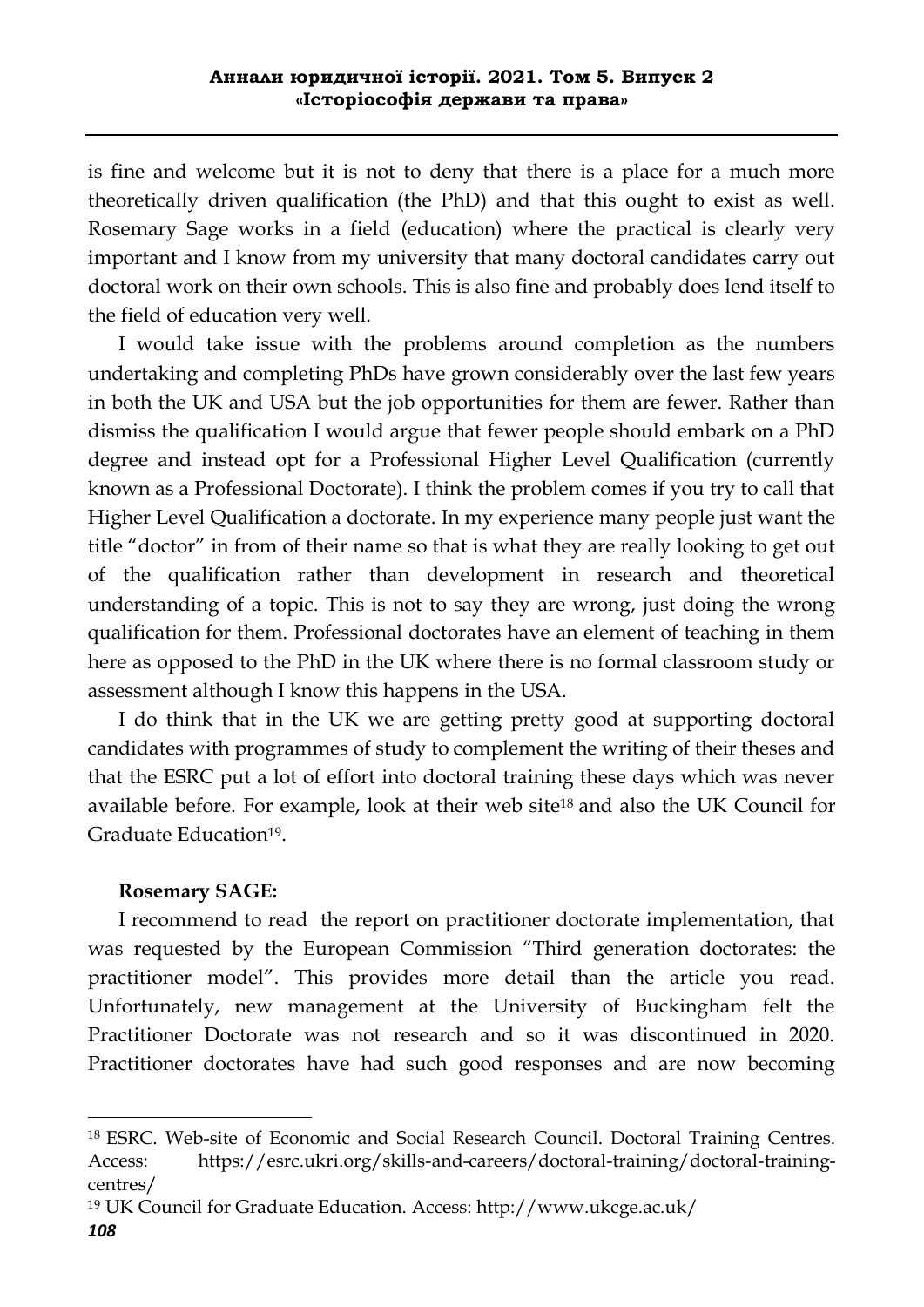popular around the world because they show more impact on practice.

 There are many issues in this for education. Let the pandemic issue in much needed social change.

 Prof. Rosemary Sage (London, United Kingdom), PhD in Philosophy Svetlana Shakirova (Almaty, Kazakhstan), MA in Education Rauza Vercoe (London, United Kingdom), Dr. Prof. Sandy MacDonald (Northampton, United Kingdom), MBA Aina Christodoulou (Nottimgham, United Kingdom), PhD-Candidate Polina Bishenden (Kent, United Kingdom), PhD in Philosophy Marina Khan (Almaty, Kazakhstan), Zhanna Mendybaeva (Almaty, Kazakhstan)

 **The issues of higher education in the "school – university - job market" context**

This text is not a research paper. This is a group discussion inspired by the Professor Rosemary Sage's article *The Role of Higher Education in Developing Policy and Practice for the Development of the New Industrial Age,* published in June 2020 in the Journal of Higher Education Policy and Leadership Studies. One of us (S.Shakirova) found it so much critical and thought-provoking that decided to check her impression with colleagues from the UK and Kazakhstan who was connected with British education institutions directly. Firstly, she contacted the author itself and has got confirmation and support to initiate a virtual group discussion. In total eight opinions were collected, all addressing the issues raised by the text of R.Sage. If Professor Sage disputes the value of the British PhD diploma, pointing to the greater competitiveness in the labor market of engineers and specialists from other European countries, then representatives of Kazakhstani organizations are more restrained in their assessments. For them, the prestige and market returns from a British university diploma are undeniable. The discussion raises issues of assessing students' knowledge, the mass characterization of higher education, its isolation from the needs of employers, and as one of the options for bringing theory closer to practice, the introduction of a new stage of postgraduate education is proposed: Practitioner Doctorate. If in Kazakhstan this rather new phenomenon has not received expert assessments for today, then there is resistance and skepticism among British scientists about it.

 **Key words:** higher education, assessment system in universities, job market, vocational education, Great Britain, Kazakhstan, PhD, Practitioner Doctorate.

 Профессор Розмари Сэйдж (Лондон, Великобритания), Кандидат философских наук Светлана Шакирова (Алматы, Казахстан), Магистр Рауза Верко (Лондон, Великобритания), Профессор Сэнди Макдональд (Нортгемптон, Великобритания), Магистр Айна Кристодулу (Ноттингем, Великобритания),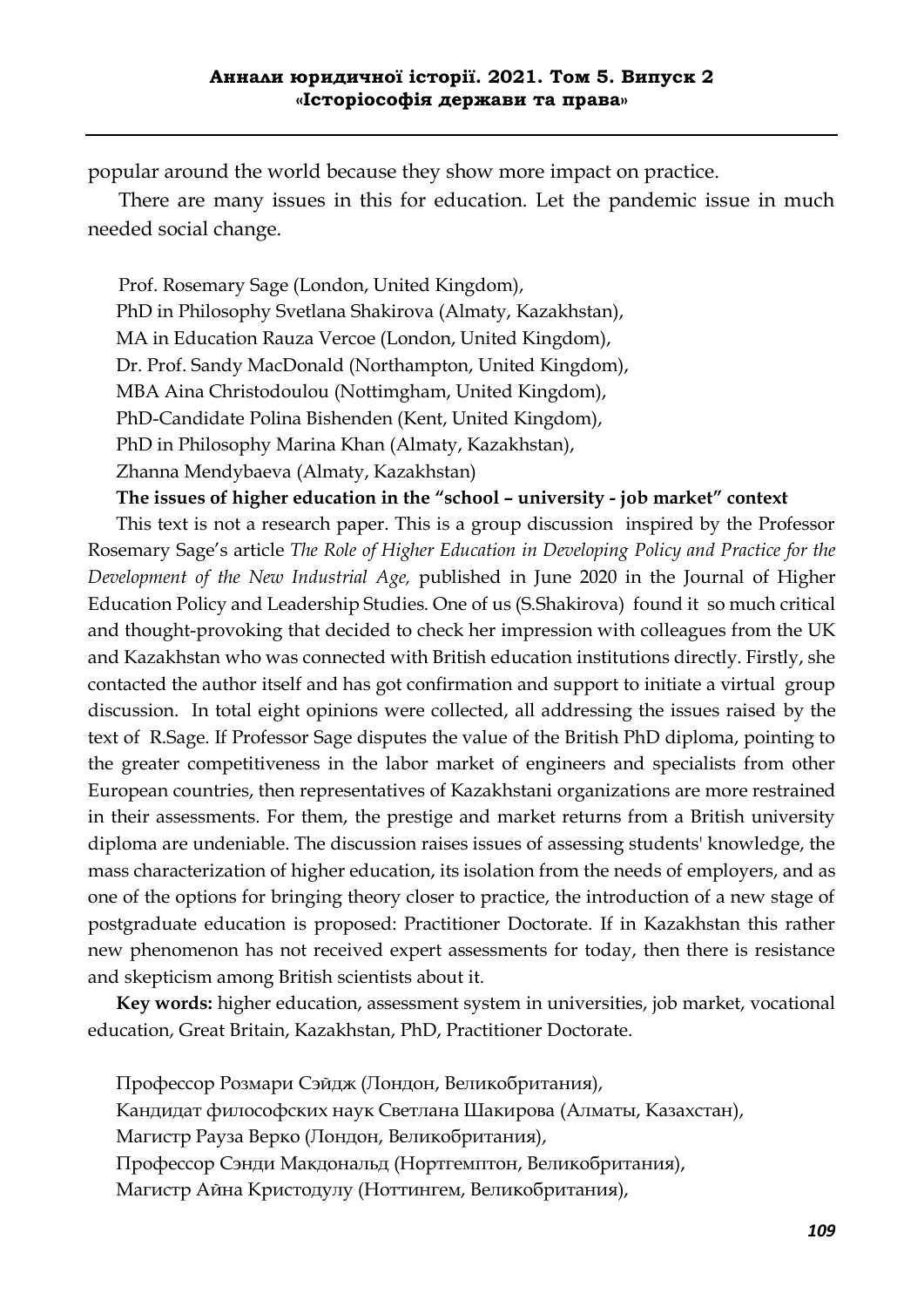Аспирант Полина Бишенден (Кент, Великобритания),

Кандидат философских наук Марина Хан (Алматы, Казахстан),

Жанна Мендыбаева (Алматы, Казахстан)

 **О проблемах высшего образования в контексте «школа – университет - рынок труда»**

 Этот текст – групповое обсуждение, вдохновленное статьей профессора Розмари Сэйдж "Роль высшего образования в разработке политики и практики для развития новой индустриальной эпохи", опубликованной в июне 2020 года в журнале "Политика высшего образования и исследования лидерства". Одна из авторов (С. Шакирова) сочла статью профессора Сэйдж настолько критичной и наводящей на размышления, что решила проверить свои впечатления у коллег из Великобритании и Казахстана, напрямую связанных с британскими учебными заведениями. Сначала С. Шакирова обратилась к самой профессор Сэйдж. Её поддержка позволила начать виртуальное групповое обсуждение. Всего было собрано восемь мнений, и все они касаются вопросов, поднятых в статье Р. Сэйдж. Если профессор Сэйдж оспаривает ценность британского диплома доктора философии, указывая на большую конкурентоспособность на рынке труда инженеров и специалистов из других стран Европы, то представители казахстанских организаций более сдерживаются в своих оценках. Для представителей казахстаних образовательных организаций престиж и рыночная отдача от диплома британского университета неоспорима. В дискуссии поднимаются вопросы оценки знаний студентов, массовизации высшего образования, его оторванности от потребностей работодателей, и как один из вариантов сближения теории с практикой предлагается введение новой ступени послевузовского образования – *Practitioner Doctorate.* Если в Казахстане это достаточно новое явление не получило сегодня экспертных оценок, то среди британских ученых имеет место скепсис в его адрес.

 **Ключевые слова:** высшее образование, система оценки в университетах, рынок труда, профессиональное образование, Великобритания, Казахстан, PhD, Practitioner Doctorate.

 Професор Розмарі Сейдж (Лондон, Великобританія), Кандидат філософських наук Світлана Шакірова (Алмати, Казахстан), Магістр Рауза Верко (Лондон, Великобританія), Професор Сенді Макдональд (Нортгемптон, Великобританія), Магістр Айна Крістодулу (Ноттінгем, Великобританія), Аспірант Поліна Бішенден (Кент, Великобританія), Кандидат філософських наук Марина Хан (Алмати, Казахстан), Жанна Мендибаєва (Алмати, Казахстан)  **Проблеми вищої освіти у контексті «школа – університет – ринок праці»**

*110* Цей текст є груповим обговоренням, натхненним статтею професора Розмарі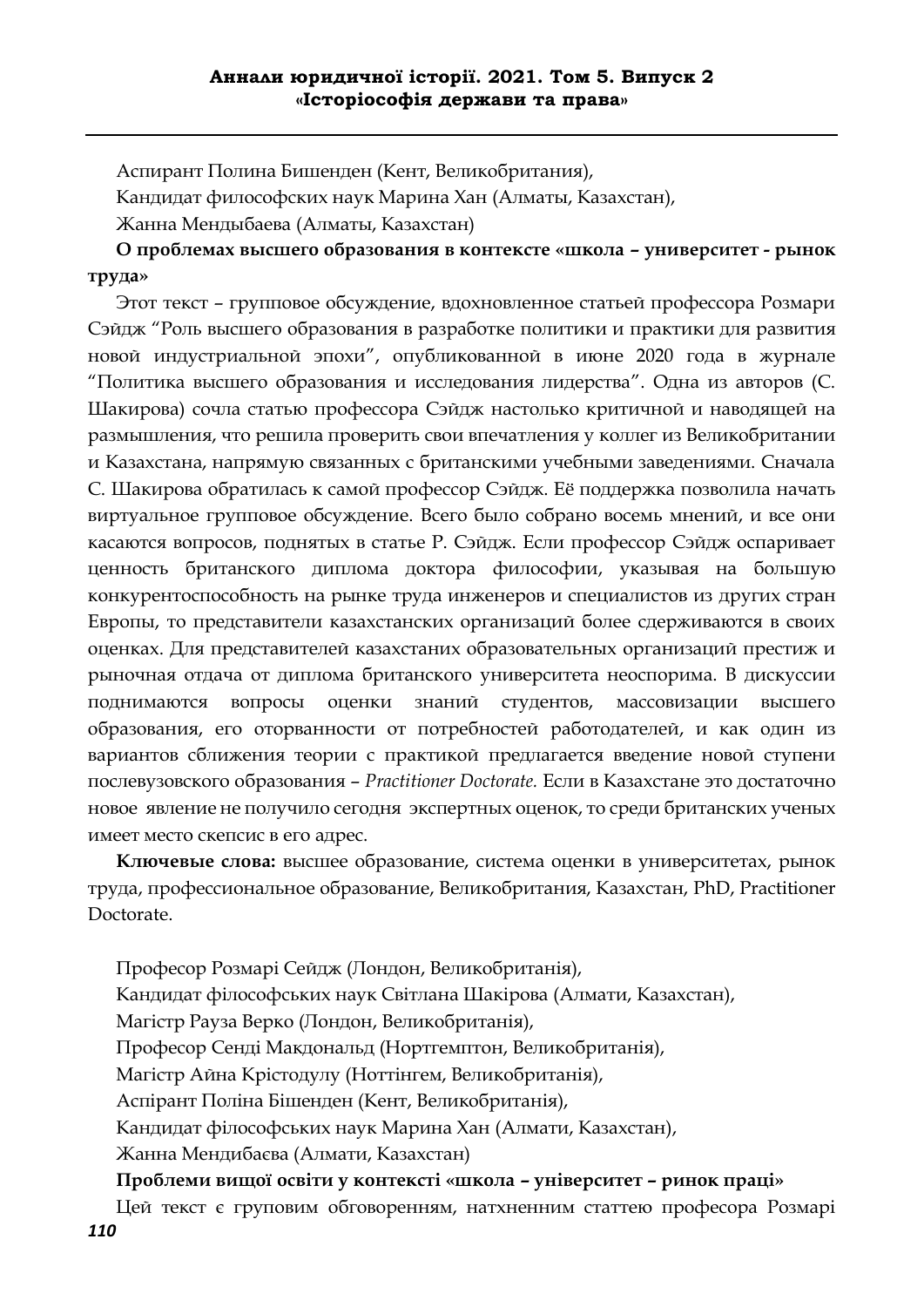Сейдж "Роль вищої освіти у розробці політики та практики для розвитку нової індустріальної епохи", опублікованою у червні 2020 року в журналі "Політика вищої освіти та дослідження лідерства". Одна з авторів (С. Шакірова) визнала статтю професора Сейдж настільки критичною і значущою, що вирішила перевірити свої враження у колег із Великобританії та Казахстану – серед тих колег, які безпосередньо пов'язані з британськими навчальними закладами. Спочатку С. Шакірова звернулася до самої професорки Сейдж. Її підтримка дозволила розпочати віртуальне групове обговорення. Усього було зібрано вісім думок, і вони стосуються питань, порушених у статті Р. Сейдж. Якщо професор Сейдж заперечує цінність британського диплома доктора філософії, вказуючи на велику конкурентоспроможність на ринку праці інженерів та фахівців з інших країн Європи, то представники казахстанських організацій стримуються у своїх оцінках. Для представників казахстанських освітніх організацій престиж та ринкова віддача від диплома британського університету незаперечна. У дискусії порушуються питання оцінки знань студентів, масовізації вищої освіти, її відірваності від потреб роботодавців, і як один із варіантів зближення теорії з практикою пропонується запровадження нового ступеня післявузівської освіти – *Practitioner Doctorate*. Якщо в Казахстані це досить нове явище не отримало сьогодні експертних оцінок, то серед британських учених має місце скепсис на його адресу.

 **Ключові слова:** вища освіта, система оцінювання в університетах, ринок праці, професійна освіта, Великобританія, Казахстан, PhD, Practitioner Doctorate.

**⃰ Sage Rosemary** – Professor of Education (Cognitive Psychology), speech & language pathologist, psychologist & teacher (English & Mathematics), former Dean at the London College of Teachers, Director for the Learning for Life Educational Trust & Scientific Advisor at Abai Kazakh National Pedagogical University, Kazakhstan.

E-mail: rjwbsage@gmail.com

**⃰ Shakirova Svetlana** – PhD in Philosophy, Deputy Editor-in-Chief of the Bulletin of Kazakh National Women's Teacher Training University, Almaty, Kazakhstan.

E-mail: s.shakirova@qyspu.edu.kz

**⃰Vercoe Rauza** – MA at SOAS University of London, University College London, London, UK.

E-mail: 588795@alumni.soas.ac.uk

**⃰MacDonald Sandy** – Dr., Professor of Northampton University, Northampton, UK. E-mail: sandy628@btinternet.com

**⃰Christodoulou Aina** – MBA at Middlesex University, London, UK, teaching assistant, All Hallows Primary School in Gedling, Nottingham, UK.

E-mail: ainajan2000@aol.com

**⃰ Bishenden Polina** – PhD-candidate at Kent University, Kent, UK.